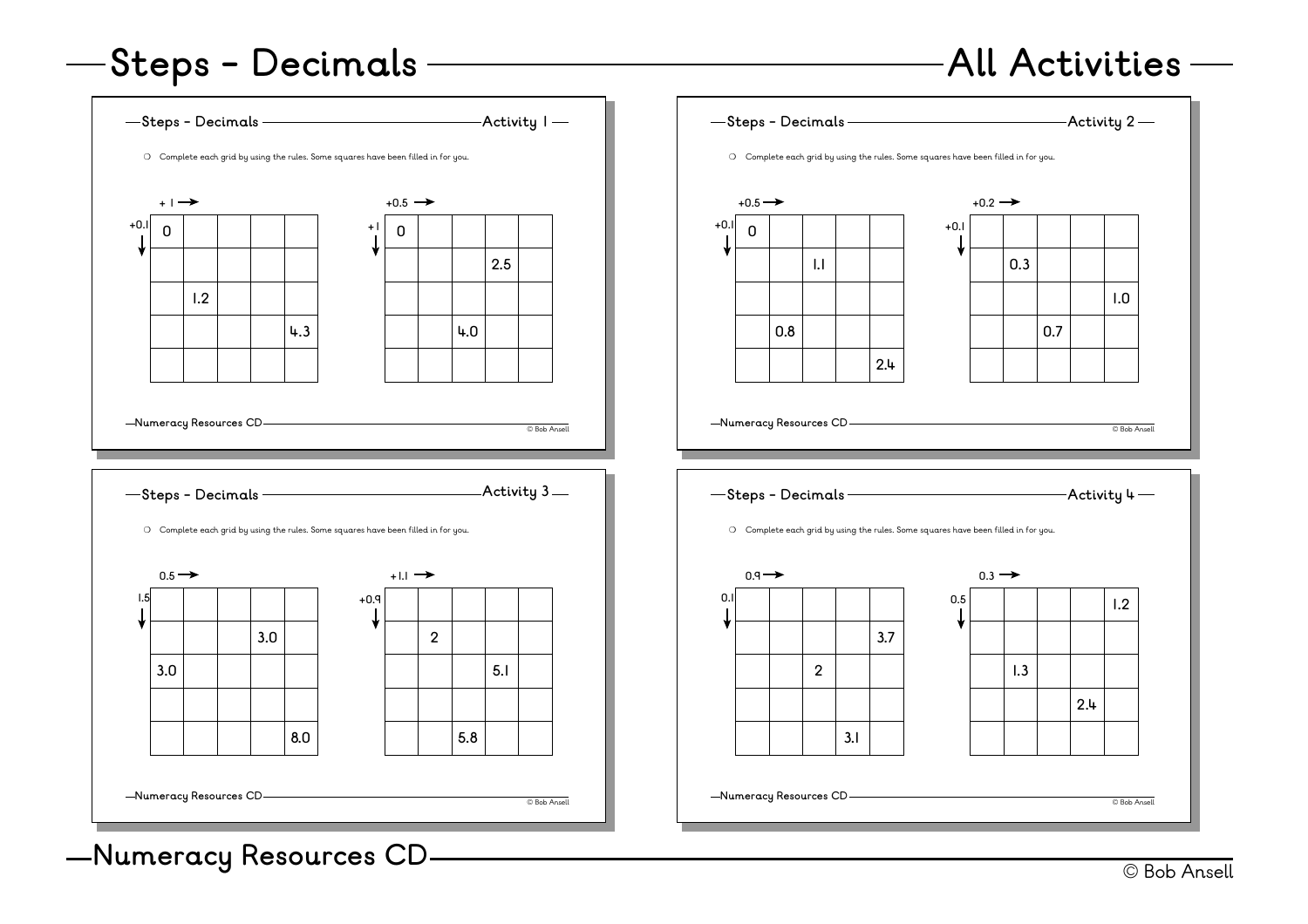#### **All Answers**

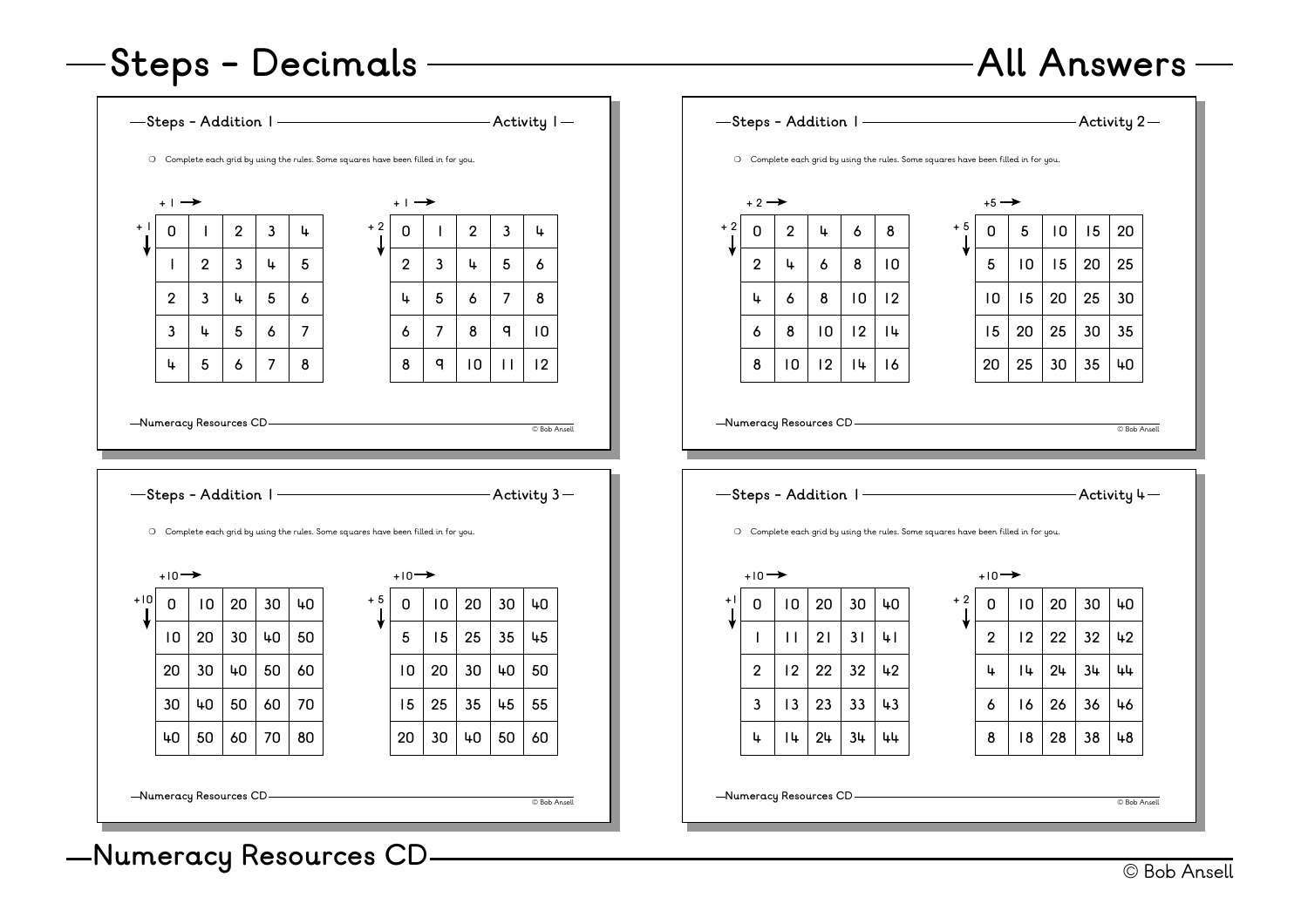❍ Complete each grid by using the rules. Some squares have been filled in for you.

![](_page_2_Figure_2.jpeg)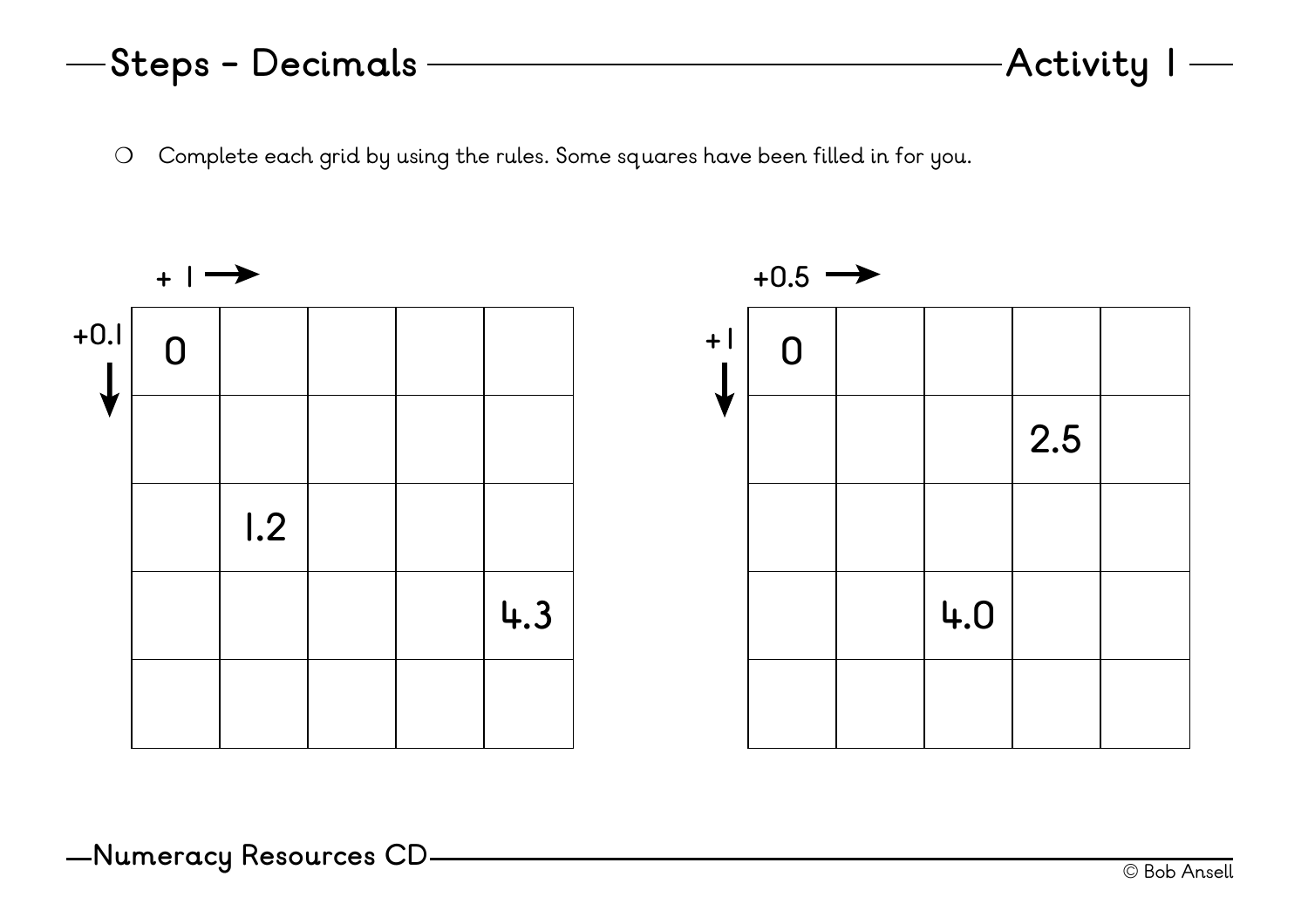❍ Complete each grid by using the rules. Some squares have been filled in for you.

![](_page_3_Figure_2.jpeg)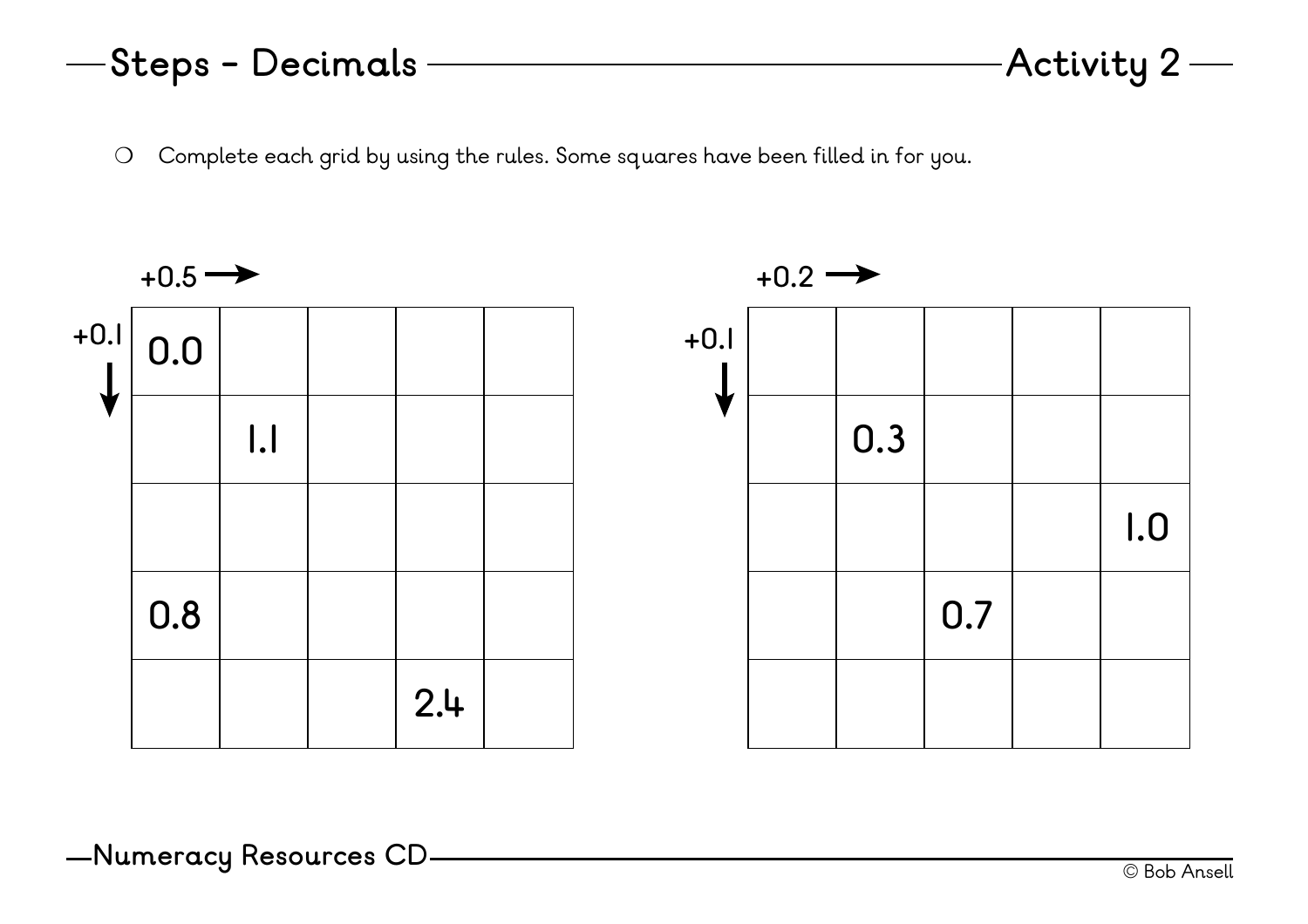❍ Complete each grid by using the rules. Some squares have been filled in for you.

![](_page_4_Figure_2.jpeg)